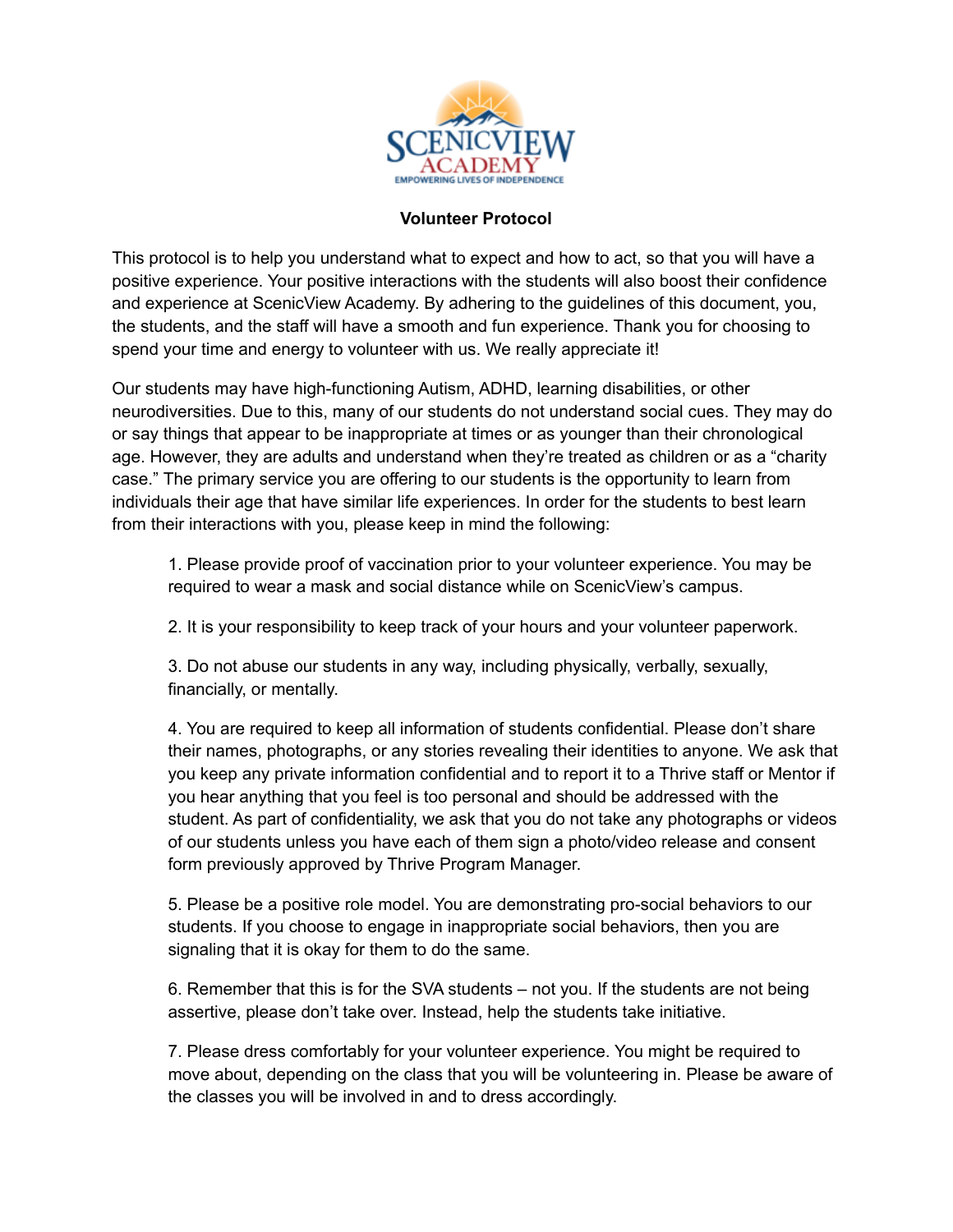8. Be aware your classroom paperwork for volunteering can only be signed by a Thrive staff or the Thrive Program Manager.

9. Please be consistent. We will expect you to come on the days you say you will come. We will notice when you don't show up. If you cannot volunteer during your scheduled appointments, then please email the Thrive staff at least a day ahead.

10. Please sign in and out at the Front Desk during business hours and at the Mentor Office after business hours.

11. Mealtimes are 12 PM - 1 PM and 6 PM - 6:30 PM. We encourage you to bring a meal with you while you eat and socialize with students.

12. There may be times without programming for you to attend (in between classes or activities). It is your responsibility to find students and socialize with them. We have a Wii and board games available for you to use. Students also enjoy chatting about their special interests.

13. When you are attending a class, please be a mentor to our students. If there are an abundance of volunteers in a given class, you may be a mentor to a specific student. Encourage them to participate in class. Participate in class as you see fit – asking questions, commenting, etc. We ask that you not sit in silence for the duration of the class. You are also welcome to teach a class to gain more experience. Please coordinate teaching a class with the teacher you're volunteering with.

14. As a volunteer, you will be viewed as staff. We ask that you not give out your phone number, email, social media, etc. to any of our students during your time as a volunteer. If a student asks for any of the above while volunteering, you should politely decline. After you are finished with your volunteer work, we recommend you to not give out your personal information, nor ask for our students' information, but it is your choice whether or not you choose to befriend them after your volunteer experience.

15. As a general rule, please don't be sarcastic. Some of our students take things literally and sarcasm can be hurtful. Teasing may also be confusing to many of our students. We ask that you use the student's chosen name and avoid using or giving nicknames.

16. Don't use your baby voice as it is belittling. Our students are adults and should be treated as such. Being overly enthusiastic may also come across as "babying." The best policy is to match the student. If they're more enthusiastic, then be enthusiastic. If they're more laid back, then be more laid back. Please treat our students with respect and dignity.

17. As a general rule, please don't touch the students. Many of our students have sensory sensitivities. Touching may be overwhelming to them. In addition, it may send wrong messages. Once you get to know the students and they are comfortable with